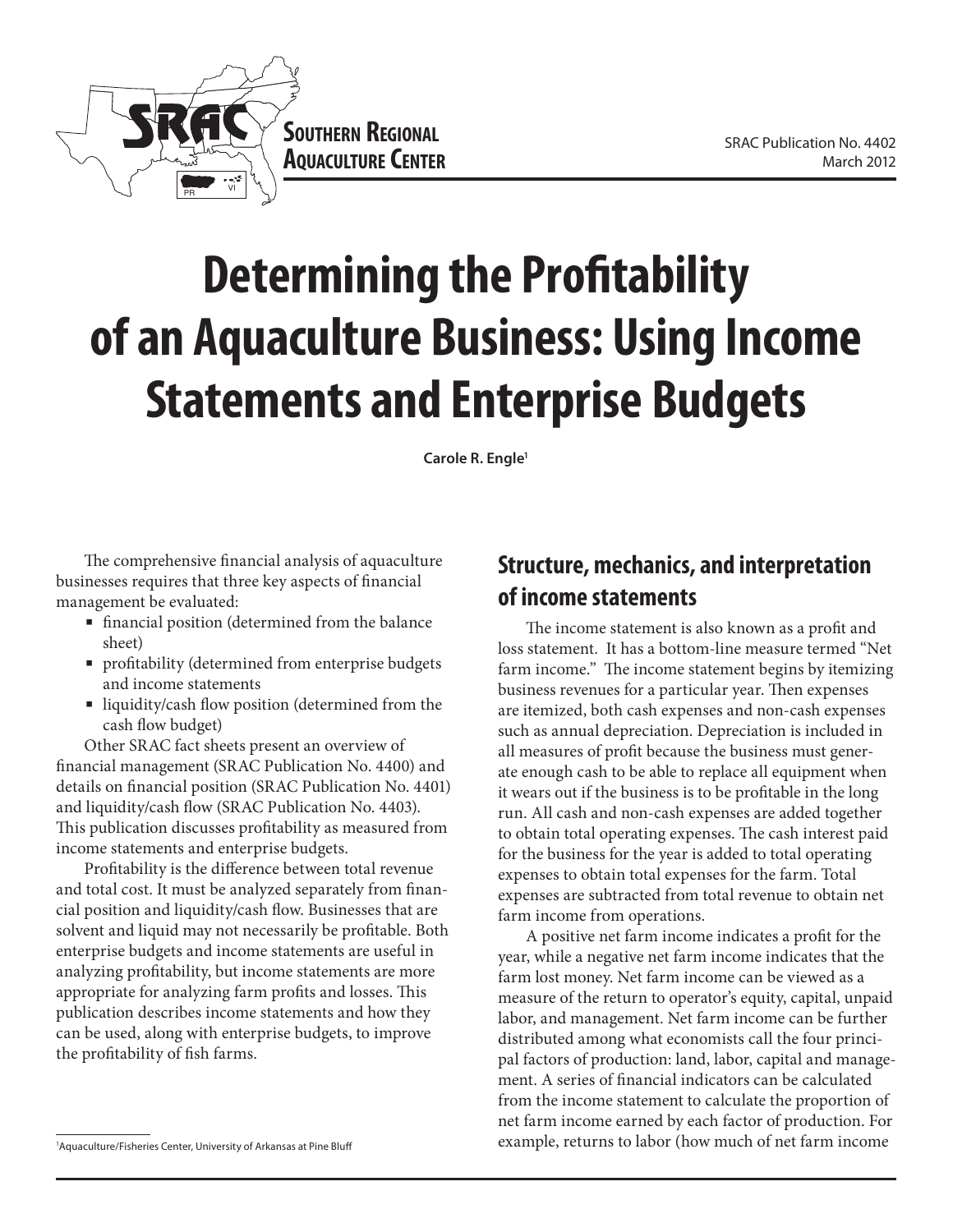can be attributed to the labor in the business) can be separated from returns to management (portion of net farm income attributed to the management of the business). Returns to total assets in the business, and to the equity (the amount of capital contributed by the farmer), also can be calculated, as well as the operating profit margin ratio (the proportion of gross revenues remaining after paying expenses).

#### **Table 1. Income statement for a 256-acre catfish farm, December 31.**

| ltem                                                                                                                                       | <b>Total value</b>                                                 |
|--------------------------------------------------------------------------------------------------------------------------------------------|--------------------------------------------------------------------|
| <b>Catfish farm revenue</b>                                                                                                                |                                                                    |
| Cash catfish sales<br>Accounts receivable<br>Change in market livestock inventory<br>Total catfish farm revenue                            | \$806,400<br>0<br>0<br>\$806,400                                   |
| <b>Catfish farm expenses</b>                                                                                                               |                                                                    |
| <b>Cash operating expenses</b><br>Feed<br>Fingerlings<br>Labor                                                                             | \$278,265<br>\$72,832                                              |
| Year-round, full-time<br>Seasonal, part-time                                                                                               | \$40,560<br>\$10,140                                               |
| Plankton control<br>Gas, fuel and oil<br>Electricity<br>Repairs and maintenance<br><b>Bird depredation supplies</b><br>Seining and hauling | \$3,686<br>\$33,280<br>\$73,984<br>\$24,832<br>\$1,600<br>\$57,600 |
| Telephone                                                                                                                                  | \$2,688                                                            |
| Office supplies<br>Legal/accounting<br>Insurance<br><u>Total cash farm expenses</u>                                                        | \$2,816<br>\$1,562<br>\$6,477<br>\$610,322                         |
| Accounts payable                                                                                                                           | 0                                                                  |
| Prepaid expenses<br>Depreciation<br><b>Total operating expenses</b>                                                                        | 0<br>\$42,707<br>\$653,029                                         |
| Cash interest paid                                                                                                                         |                                                                    |
| Interest on operating line of credit<br>Interest paid on long-term loans                                                                   | \$50,190                                                           |
| Land                                                                                                                                       | \$21,043                                                           |
| Wells<br>Pond construction                                                                                                                 | \$4,800<br>\$35,789                                                |
| Equipment                                                                                                                                  | \$38,757                                                           |
| Total interest paid                                                                                                                        | \$150,579                                                          |
| <b>Total expenses</b>                                                                                                                      | \$803,608                                                          |
| Net farm income from operations                                                                                                            | \$2,792                                                            |

A complete income statement is presented in Table 1. For the 256-acre catfish farm example, net farm income is positive at \$2,792. While this value is low, it is important to remember that it includes charges for non-cash expenses such as depreciation. Returns to labor and management are positive, as is the rate of return on assets (the value of all cash, equipment, buildings and land that are owned by the business), but the return on equity (capital contributed by the owner) is negative (Table 2). These financial indicators suggest a farm in which the majority of capital is in the form of debt (borrowed capital). The labor, management and capital resources used generated positive returns for the year. In the example, the returns to labor and management are greater than the net farm income because of high interest costs and relatively low opportunity costs for management and labor (what the owner could make working for someone else in these capacities).

Income statements can be prepared by farmers themselves or by their accountants. However, not all accountants calculate the financial indicators discussed here, and these indicators provide useful insights into the business. Fish farmers who choose to prepare their own income statements and calculate the associated indicators can use the spreadsheet template developed by Engle et al. (2009 a, b, c), the AgPlan website (University of Minnesota, 2010), or a purchased business planning tool.

### **Table 2. Financial indicators of the proportion of net farm income earned by each factor of production, 256-acre catfish farm, December 31.**

| <b>Financial indicator</b>                  | <b>Value</b> |
|---------------------------------------------|--------------|
| Return to labor and management <sup>a</sup> | \$24,786     |
| Return to labor <sup>b</sup>                | \$14,616     |
| Return to management <sup>c</sup>           | \$10,140     |
| Rate of return on assets (ROA) <sup>d</sup> | 10%          |
| Rate of return on equity (ROE) <sup>e</sup> | $-2\%$       |
| Operating profit margin ratio (OPMR)f       | 16%          |

<sup>a</sup> Calculated from the income statement as follows: net farm income from operations + interest expenses = adjusted net farm income – opportunity cost of all capital.

**b** Calculated from the income statement as follows: return to labor and management – opportunity cost of management.

c Calculated from the income statement as follows: return to labor and management – opportunity cost of labor.

d Calculated from the income statement as follows: net farm income + interest expense = adjusted net farm income – opportunity cost of unpaid labor – opportunity cost of management = return to assets ÷ average asset value x 100.

e Calculated from the income statement as follows: net farm income – opportunity cost of labor – opportunity cost of management = return on equity  $\div$  average equity x 100.

 $f$  Calculated from the income statement as follows: net farm income + interest expense – opportunity cost of unpaid labor – opportunity cost of management = operating profit  $\div$  total revenue x 100.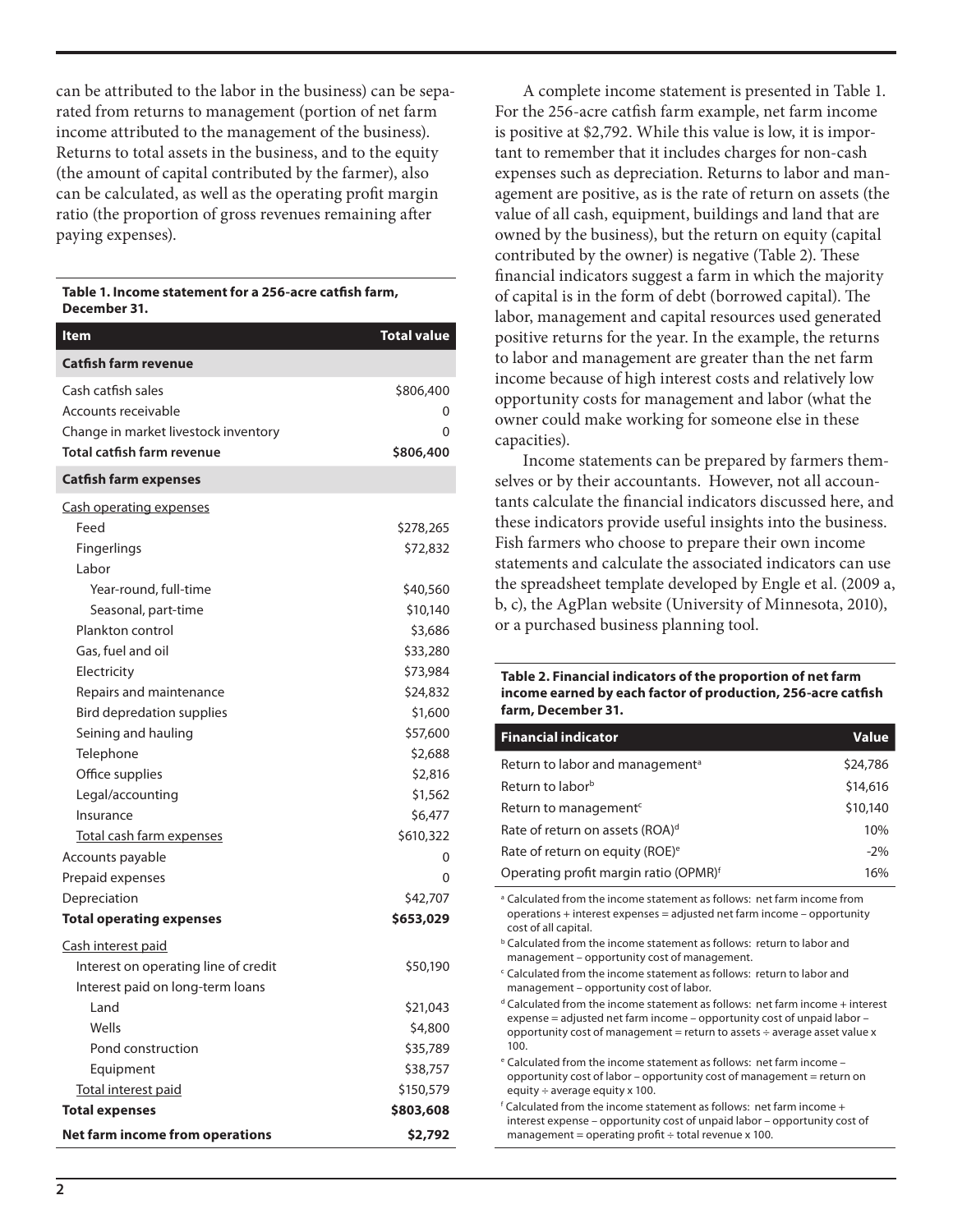## **Cash-based versus accrual-based income statements**

Table 3 presents a cash-based income statement for the same 256-acre catfish farm used as an example in Table 1, but for a year in which fish from a number of off-flavor ponds could not be sold. Farm revenue in Year 1 was half what it would have been without off-flavor fish, which

#### **Table 3. Income statement (cash-based accounting) for a 256 acre catfish farm with off-flavor fish restricting sales in Year 1, December 31.**

| <b>Item</b>                          | Year 1      | Year <sub>2</sub> |
|--------------------------------------|-------------|-------------------|
| <b>Catfish farm revenue</b>          |             |                   |
| Cash catfish sales                   | \$403,200   | \$1,209,600       |
| Accounts receivable                  | 0           | 0                 |
| Change in market livestock inventory | 0           | 0                 |
| <b>Total catfish farm revenue</b>    | \$403,200   | \$1,209,600       |
| <b>Catfish farm expenses</b>         |             |                   |
| <b>Cash operating expenses</b>       |             |                   |
| Feed                                 | \$278,265   | \$278,265         |
| Fingerlings                          | \$72,832    | \$72,832          |
| Labor                                |             |                   |
| Year-round, full-time                | \$40,560    | \$40,560          |
| Seasonal, part-time                  | \$10,140    | \$10,140          |
| Plankton control                     | \$3,686     | \$3,686           |
| Gas, fuel and oil                    | \$33,280    | \$33,280          |
| Electricity                          | \$73,984    | \$73,984          |
| Repairs and maintenance              | \$24,832    | \$24,832          |
| <b>Bird depredation supplies</b>     | \$1,600     | \$1,600           |
| Seining and hauling                  | \$57,600    | \$57,600          |
| Telephone                            | \$2,688     | \$2,688           |
| Office supplies                      | \$2,816     | \$2,816           |
| Legal/accounting                     | \$1,562     | \$1,562           |
| Insurance                            | \$6,477     | \$6,477           |
| Total cash farm expenses             | \$610,322   | \$610,322         |
| Accounts payable                     | 0           | 0                 |
| Prepaid expenses                     | 0           | 0                 |
| Depreciation                         | \$42,707    | \$42,707          |
| <b>Total operating expenses</b>      | \$653,029   | \$653,029         |
| Cash interest paid                   |             |                   |
| Interest on operating line of credit | \$50,190    | \$50,190          |
| Interest paid on long-term loans     |             |                   |
| Land                                 | \$21,043    | \$21,043          |
| Wells                                | \$4,800     | \$4,800           |
| Pond construction                    | \$35,789    | \$35,789          |
| Equipment                            | \$38,757    | \$38,757          |
| Total interest paid                  | \$150,579   | \$150,579         |
| <b>Total expenses</b>                | \$803,608   | \$803,608         |
| Net farm income from operations      | $-5400,408$ | \$405,992         |

resulted in negative net farm income. The fish that could not be sold in Year 1 were then sold in Year 2 along with the Year 2 crop, generating higher than normal cash revenue for Year 2. Such variations in net farm income on cash-based income statements contribute to the perception by many bankers that catfish farming is a high-risk enterprise. That is why the Farm Financial Standards Task Force recommends accrual-based accounting, although cash-based accounting is also an acceptable accounting practice.

Table 4 presents the same farm example illustrated in Table 3, but with an accrual-based income statement. (Expenses in Year 2 in both Tables 3 and 4 are assumed to be identical so that the differences between cash- and accrual-based accounting will be clear.) In Table 4, the value of the off-flavor fish inventory is included as revenue for Year 1 in the income statement. In this manner, expenses are matched with the value of the crop produced from those expenses regardless of when the crop was sold. Thus, the value in the "Cash catfish sales" line item in Year 1 is the same as that in Table 3, but an additional line item has been created ("Change in market livestock inventory") to account for the positive change in the value of the inventory of market-sized fish on the farm at the end of Year 1. Adding the value of the swimming inventory to that of "Cash catfish sales" results in total farm revenue equal to what would have been received had the off-flavor fish been sold. Net farm income, while low, is positive in Year 1 and equal to that on the cash-based income statement in Table 3. In Year 2, the sale of the off-flavor fish from the previous year results in a decrease in end-of-year inventory of market-sized fish. This negative value enters the income statement on the line labeled "Change in market livestock inventory." The result is net farm income that is the same for both years in spite of the delayed sales from Year 1.

## **Using enterprise budgets and income statements to improve efficiency and profitability**

The income statement indicates whether the farm made a profit or a loss for the year. However, a farm does not need to make a true economic profit to stay in business for another year. To survive the short run (the next year), the farm business must be able to sell fish at a price that is greater than its break-even price above variable costs (BEP/VC; calculated by dividing total variable costs by the quantity of fish or shellfish sold), not necessarily above its break-even price above total costs (BEP/TC; calculated by dividing total costs by the quantity of fish or shellfish sold). The business must also have adequate liquidity, or cash revenue, to make payments when due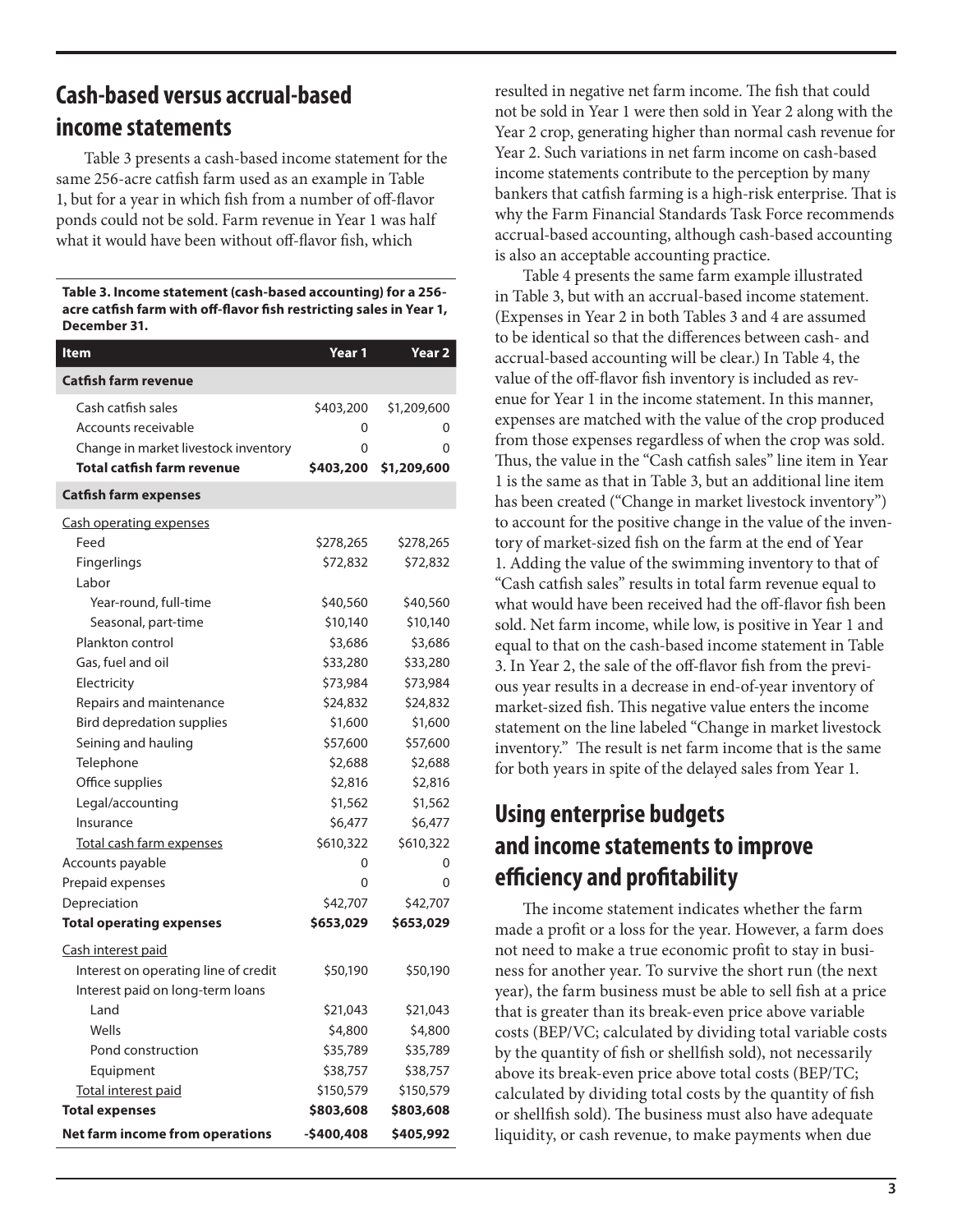(see SRAC Publication No. 4403 for more details on liquidity/cash flow). A quick way to evaluate whether the farm can survive the short run is to calculate its BEP/ VC and compare that to the price the farmer expects to receive. Determining the BEP/VC is best done with an enterprise budget. Estimated BEP/VC is approximately \$0.63 to \$0.64 per pound (at feed prices of \$300 per ton). At feed prices of \$350 per ton, the BEP/VC increases by

**Table 4. Income statement (accrual-based accounting) for a 256-acre catfish farm with off-flavor fish restricting sales in Year 1.**

| Item                                 | Year 1    | Year <sub>2</sub> |
|--------------------------------------|-----------|-------------------|
| <b>Catfish farm revenue</b>          |           |                   |
| Cash catfish sales                   | \$403,200 | \$1,209,600       |
| Accounts receivable                  | 0         | 0                 |
| Change in market livestock inventory | \$403,200 | $-5403,200$       |
| Total catfish farm revenue           | \$806,400 | \$806,400         |
| Catfish farm expenses                |           |                   |
| <u>Cash operating expenses</u>       |           |                   |
| Feed                                 | \$278,265 | \$278,265         |
| Fingerlings                          | \$72,832  | \$72,832          |
| Labor                                |           |                   |
| Year-round, full-time                | \$40,560  | \$40,560          |
| Seasonal, part-time                  | \$10,140  | \$10,140          |
| Plankton control                     | \$3,686   | \$3,686           |
| Gas, fuel and oil                    | \$33,280  | \$33,280          |
| Electricity                          | \$73,984  | \$73,984          |
| Repairs and maintenance              | \$24,832  | \$24,832          |
| Bird depredation supplies            | \$1,600   | \$1,600           |
| Seining and hauling                  | \$57,600  | \$57,600          |
| Telephone                            | \$2,688   | \$2,688           |
| Office supplies                      | \$2,816   | \$2,816           |
| Legal/accounting                     | \$1,562   | \$1,562           |
| Insurance                            | \$6,477   | \$6,477           |
| Total cash farm expenses             | \$610,322 | \$610,322         |
| Accounts payable                     | 0         | 0                 |
| Prepaid expenses                     | $\Omega$  | 0                 |
| Depreciation                         | \$42,707  | \$42,707          |
| <b>Total operating expenses</b>      | \$653,029 | \$653,029         |
| Cash interest paid                   |           |                   |
| Interest on operating line of credit | \$50,190  | \$50,190          |
| Interest paid on long-term loans     |           |                   |
| Land                                 | \$21,043  | \$21,043          |
| Wells                                | \$4,800   | \$4,800           |
| Pond construction                    | \$35,789  | \$35,789          |
| Equipment                            | \$38,757  | \$38,757          |
| Total cash interest paid             | \$150,579 | \$150,579         |
| <b>Total expenses</b>                | \$803,608 | \$803,608         |
| Net farm income from operations      | \$2,792   | \$2,792           |

about \$0.06 per pound and farmers would need to sell fish at a price greater than \$0.70 per pound to stay in business for the short run. To stay in business for the long run, prices must be above BEP/TC, estimated to be \$0.83 to \$0.88 per pound, depending on farm size.

Production costs vary from farm to farm depending on a number of factors. A farm with no debt capital will have substantially lower costs of production than a farm with high levels of debt capital. Farms also have different patterns of labor use, different equipment costs, and different aeration strategies. It is important for farmers to estimate production costs each year.

What is the best way for a catfish farmer to calculate the costs of production? The Aquaculture/Fisheries Center of the University of Arkansas at Pine Bluff (UAPB) has developed Excel-based spreadsheet models for five farm sizes. Farm-specific values for acreage, stocking rate, yields, and costs can be substituted into the spreadsheets, and the spreadsheet will automatically develop the calculations.

The high feed prices of recent years have focused attention on the economics associated with different feeding and management practices that affect feed efficiencies. For example, using less expensive 28% protein diets will reduce costs by about \$0.02 per pound as compared to 32% protein feed. However, this is true only if the farmer is feeding to satiation. With high feed prices, it is essential to maximize the fishes' weight gain from every pound of feed. Lower stocking densities cause fish to grow faster and improve feed conversion ratios. Feeding every other day also lowers feed conversion ratios, but studies at UAPB and at Mississippi State University have shown that every-other-day feeding reduces yields of carryover fish. In the short run (considering only the large fish that will be sold that year), it is more profitable to feed every other day, especially when feed prices are high. However, the disadvantage is that the understocked fingerlings grow poorly and will not be large enough to sell the following year. Thus, every-other-day feeding is a better strategy for ponds with fish that are closer to market size. If a farmer plans to feed every other day, it would be best not to understock fingerlings in those ponds.

Economic models developed at UAPB show that the profit-maximizing stocking density varies with feed and fish prices. For example, at a feed price of \$350 per ton and a fish price of \$0.70 per pound, the best stocking rate would be slightly less than 5,000 per acre, but at a fish price of \$.80 per pound, a higher stocking rate would be more profitable.

The most important decision for a farmer is the stocking rate needed to ensure that financial payments can be made. Careful planning is needed to project fish growth and revenue by month with alternative stocking rates and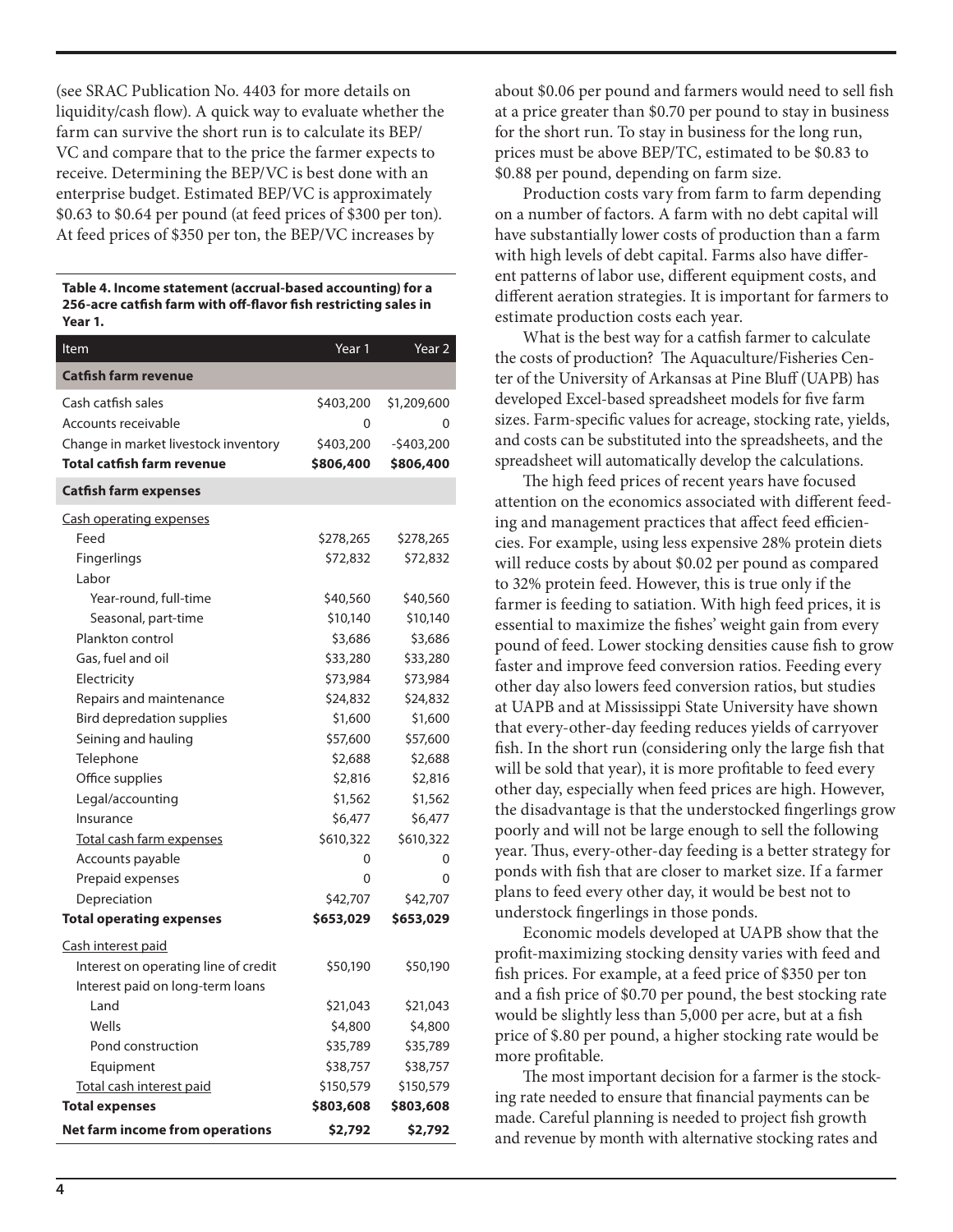sizes of fish. Some of the key biological relationships that affect this decision are that 1) fish grow faster at lower densities, and 2) higher stocking rates produce higher yields of smaller fish. A farmer who has borrowed a substantial portion of capital will have difficulty making payments if stocking densities are below 5,000 per acre. However, a farmer who owns all his/her land, ponds and equipment will be able to operate the farm profitably at low stocking densities of 2,000 to 3,000 fish per acre. High stocking densities produce the highest yields but have lower stock turnover than lower stocking densities. This is because fish stocked at high densities grow more slowly than fish stocked at low densities and take longer to reach market size.

Income statements and enterprise budgets are the tools needed to evaluate profits from the aquaculture business. Used in combination with balance sheets to assess the business's financial position and cash flow budgets to assess cash flow, these financial statements provide the basis for careful analysis, planning, and the decision making necessary for successful businesses.

## **References**

AgPlan. 2010. University of Minnesota, St. Paul, Minnesota. *www.agplan@umn.edu.*

Engle, C.R. 2012. Assessing the Financial Position of an Aquaculture Business: Using Balance Sheets. SRAC Publication No. 4401, Southern Regional Aquaculture Center, Stoneville, Mississippi.

- Engle, C.R. 2012. Evaluating the Liquidity/Cash Position of Aquaculture Businesses: Using Cash Flow Statements. SRAC Publication No. 4403, Southern Regional Aquaculture Center, Stoneville, Mississippi.
- Engle, C.R. 2010. Aquaculture economics and financing: management and analysis. Ames, Iowa: Blackwell Scientific.
- Engle, C.R., S. Pomerleau, and G. Kumar. 2009a. Tools for financial management of baitfish and goldfish farms. CD-ROM. University of Arkansas at Pine Bluff, Pine Bluff, Arkansas. Also available at *www.uaex.edu/ aquaculture/economics.*
- Engle, C.R., S. Pomerleau, and G. Kumar. 2009b. Tools for financial management of catfish farms. CD-ROM. University of Arkansas at Pine Bluff, Pine Bluff, Arkansas. Also available at *www.uaex.edu/aquaculture/economics.*
- Engle, C.R., S. Pomerleau, and G. Kumar. 2009c. Tools for financial management of fish farms. CD-ROM. University of Arkansas at Pine Bluff, Pine Bluff, Arkansas. Also available at *www.uaex.edu/aquaculture/economics.*
- Engle, C.R. and N.M. Stone. 1997. Developing Business Proposals for Aquaculture Loans. SRAC Publication No. 381, Southern Regional Aquaculture Center, Stoneville, Mississippi.